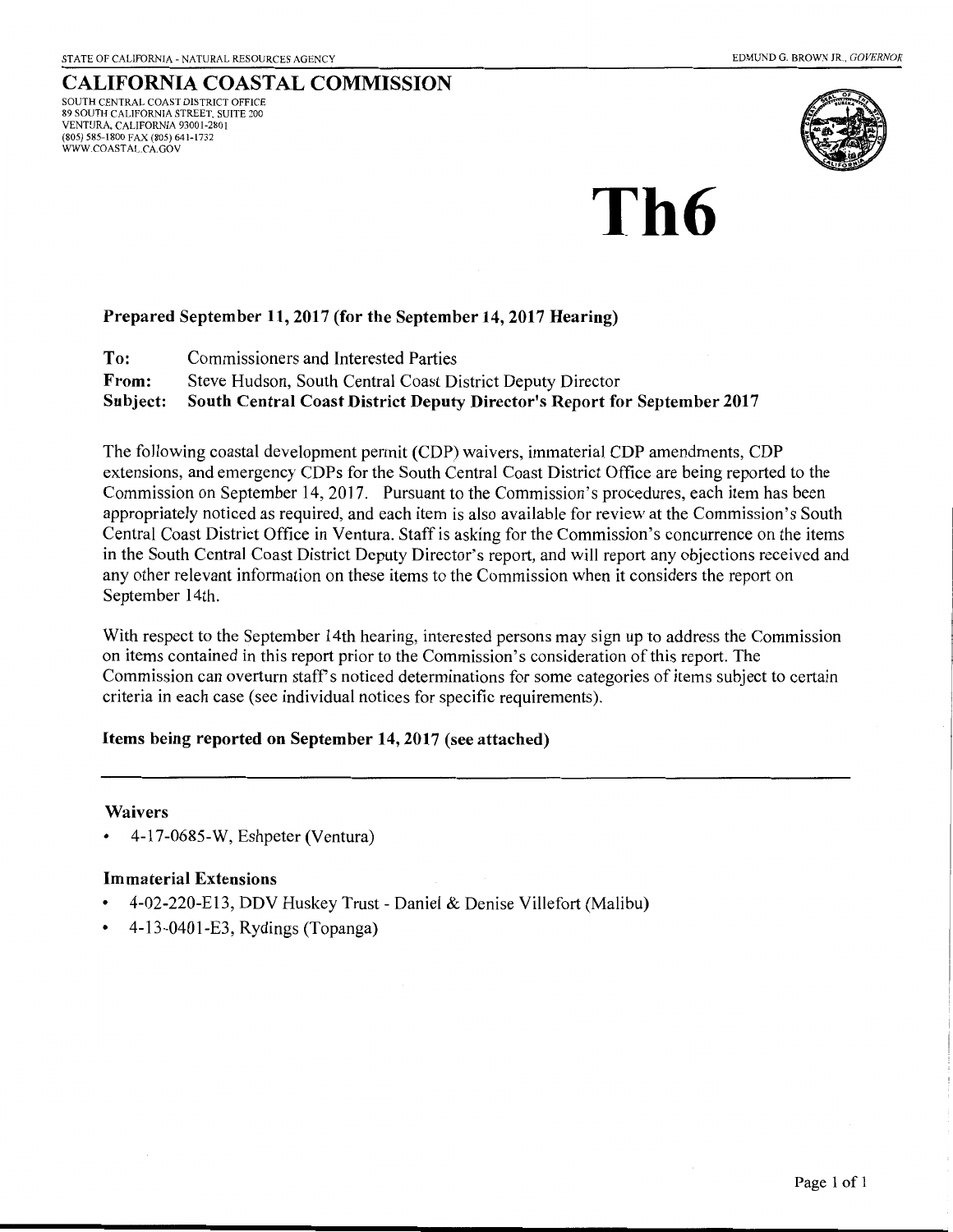CALIFORNIA COASTAL COMMISSION SOUTHCENTRALCOASTAREA 89 SOUTH CALIFORNIA ST., SUITE 200 VENTURA, CA 93001 (805) 585-1800



## **NOTICE OF COASTAL DEVELOPMENT PERMIT WAIVER-DE-MINIMIS**

DATE: September 1, 2017

TO: All Interested Parties

#### SUBJECT: Waiver of Coastal Development Permit Requirement **Waiver No.: 4-17-0685-W**

Based on project plans and information submitted by the applicant regarding the development described below, the Executive Director of the Coastal Commission hereby waives the requirement for a Coastal Development Permit, pursuant to Title 14, Section 13238 of the California Code of Regulations.

| Applicant:   | Jillian Eshpeter                                                                                                                                                                                                                                                                                                                                                                                                                                                                                                   |
|--------------|--------------------------------------------------------------------------------------------------------------------------------------------------------------------------------------------------------------------------------------------------------------------------------------------------------------------------------------------------------------------------------------------------------------------------------------------------------------------------------------------------------------------|
| Location:    | 2738 Sailor Avenue, City of Ventura, Ventura County                                                                                                                                                                                                                                                                                                                                                                                                                                                                |
| Description: | Removal of an approximately 8 ft. by 43 ft. floating wood dock that is damaged. The<br>project also includes best management practices to ensure that no demolition debris or<br>other material will enter the channel and that the water quality of the harbor is not<br>degraded.                                                                                                                                                                                                                                |
| Rationale:   | The proposed project to remove a damaged residential dock is relatively minor in nature<br>and will not involve the removal or replacement of the existing piles supporting the dock.<br>In addition, the applicant has proposed best management practices to prevent impacts to<br>open waters. Therefore, there are no individual or cumulative adverse impacts on coastal<br>resources associated with this project and the project is consistent with all applicable<br>Chapter 3 policies of the Coastal Act. |

**IMPORTANT:** This waiver is not valid unless the project site has been posted and until the waiver has been reported to the Coastal Commission. This waiver is proposed to be reported to the Commission on September 14, 2017 in Cambria. If three or more Commissioners object to this waiver, a coastal permit will be required. Persons having questions or wishing to object to the issuance of a coastal permit waiver for this project should contact the Commission office at the above address or phone number prior to the Commission meeting date.

Sincerely,

JOHN AINSWORTH Executive Director

By: Jacqueline Phelps Coastal Program Analyst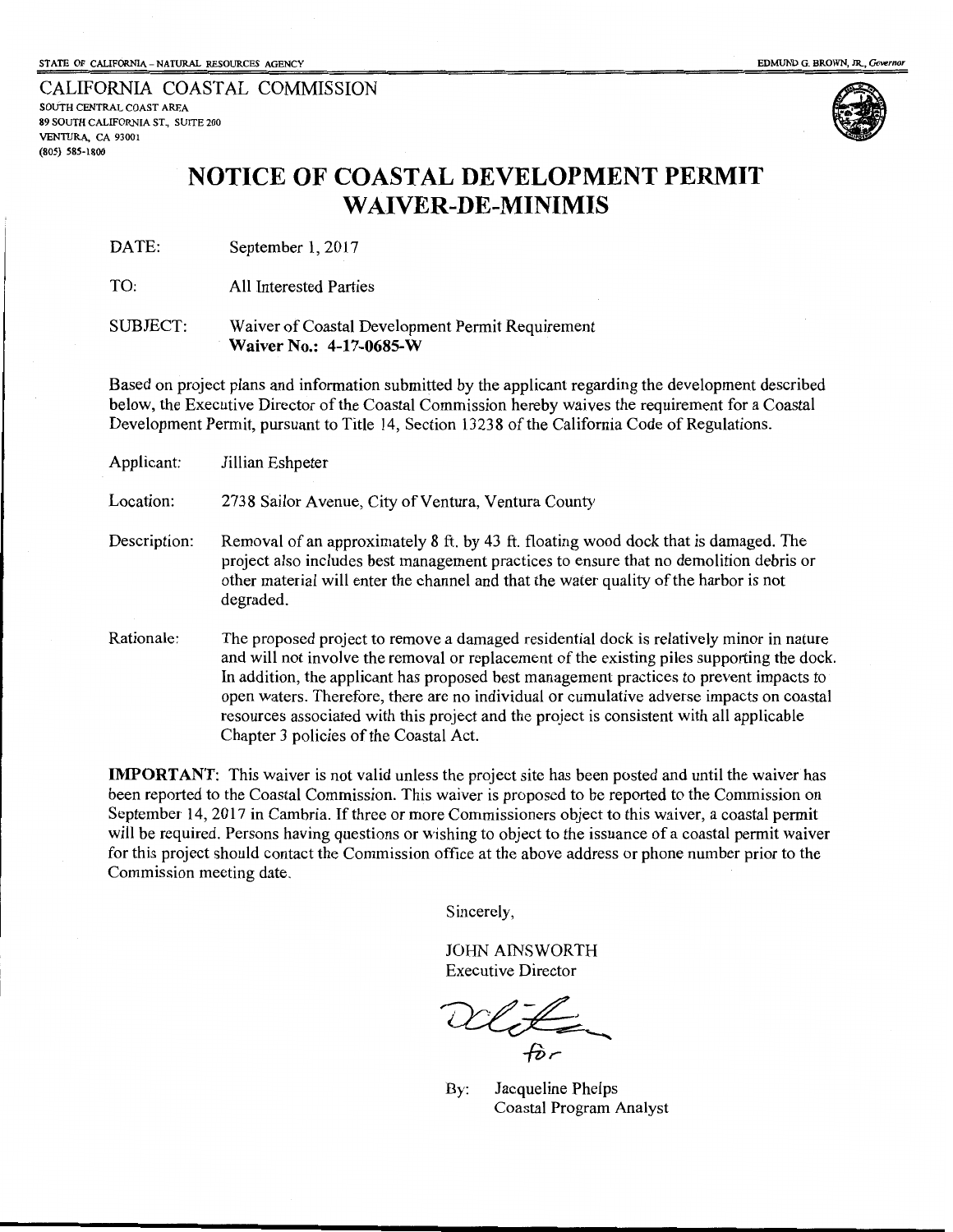## **CALIFORNIA COASTAL COMMISSION**

SOUTH CENTRAL COAST DISTRICT OFFICE 89 SOUTH CALIFORNIA STREET, SUITE 200 VENTURA, CALIFORNIA 93001-2801 PH (805) 585-1800 FAX (805) 641-1732 WWW.COASTAL.CA.GOV



## **NOTICE OF EXTENSION REQUEST FOR COASTAL DEVELOPMENT PERMIT**

September 11, 2017

Notice is hereby given that DDV Husky Trust, Daniel & Denise Villefort has applied for a one year extension of 4-02- 220 granted by the California Coastal Commission on August 6, 2013

for: construction of a new two story, 7,665 sq. ft. single family residence including an attached 605 sq. ft. garage, a detached single story, 865 sq. ft. garage made of non-conbustible materials, pool/jacuzzi, driveway, septic system and 3,900 cu. yds. of grading (3,800 cu. yds. cut and 100 cu. yds. fill). AMENDED TO: (1) reduction in size of the previously approved single-family residence from 7,665 sq. ft. to 3,752 sq. ft; (2) relocation of the 3,752 sq. ft. residence and septic system approximately 200 ft. farther northwest, closer to Schueren Road; (3) reduction in grading from 3,900 cu. yds. to 3,827 cu. yds. (3,827 cu. yds. cut, 0 cu. yds. fill); (4) reduction in size ofthe detached garage from 865 sq. ft. to 731 sq. ft.; (5) deletion of the pool/Jacuzzi; (6) deletion of the attached garage; and (7) addition of a 711 sq. ft. deck on the second level of the residence. AMENDED TO: Revisions to the exterior design and interior floor plan of the approved single-family residence within the same general building footprint. The amended project includes the addition of 351 sq. ft. to the 3, 752 sq. ft. residence, a 2,550 sq. ft. basement, deck, pool, spa, stairway, breezeway, landscaping, and 7 retaining walls that range in height from 3 to 6 feet (including terraced retaining walls for support of the deck). The amended project also includes the reconfiguration of the approved driveway, parking areas, and fire department accessways, and relocation of the 731 sq. ft. detached garage toward the northern side of the driveway. Grading will be reduced from 3,827 to 1,940 cu. yds. (607 cu. yds. cut, 233 cu. yds. fill, 1,110 cu. yds basement excavation). The project will not increase the area of required fuel modification beyond what was previously approved. AMENDED TO: Revisions to the exterior design and interior floor plan of the approved single-family residence within the same general building footprint. The amended project includes the addition of 351 sq. ft. to the 3,752 sq. ft. residence, a 2,550 sq. ft. basement, deck, pool, spa, stairway, breezeway, landscaping, and 7 retaining walls that range in height from 3 to 6 feet (including terraced retaining walls for support of the deck). The amended project also includes the reconfiguration of the approved driveway, parking areas, and fire department accessways, and relocation of the 731 sq. ft. detached garage toward the northern side of the driveway. Grading will be reduced from 3,827 to 1,940 cu. yds. (607 cu. yds. cut, 233 cu. yds. fill, 1,110 cu. yds basement excavation). The project will not increase the area of required fuel modification beyond what was previously approved.

at: 800 Schueren Rd, Malibu (Los Angeles County) (APN(s): 4453003023)

Pursuant to Section 13169 of the Commission Regulations, the Executive Director has determined that there are no changed circumstances affecting the proposed development's consistency with the Coastal Act. The Commission Regulations state that "if no objection is received at the Commission office within ten  $(10)$  working days of publishing notice, this determination of consistency shall be conclusive ... and the Executive Director shall issue the extension." If an objection is received, the extension application shall be reported to the Commission for possible hearing.

Persons wishing to object or having questions concerning this extension application should contact the district office of the Commission at the above address or phone number.

> Sincerely, John Ainsworth Executive Director

Julie Reveles Staff Services Analyst